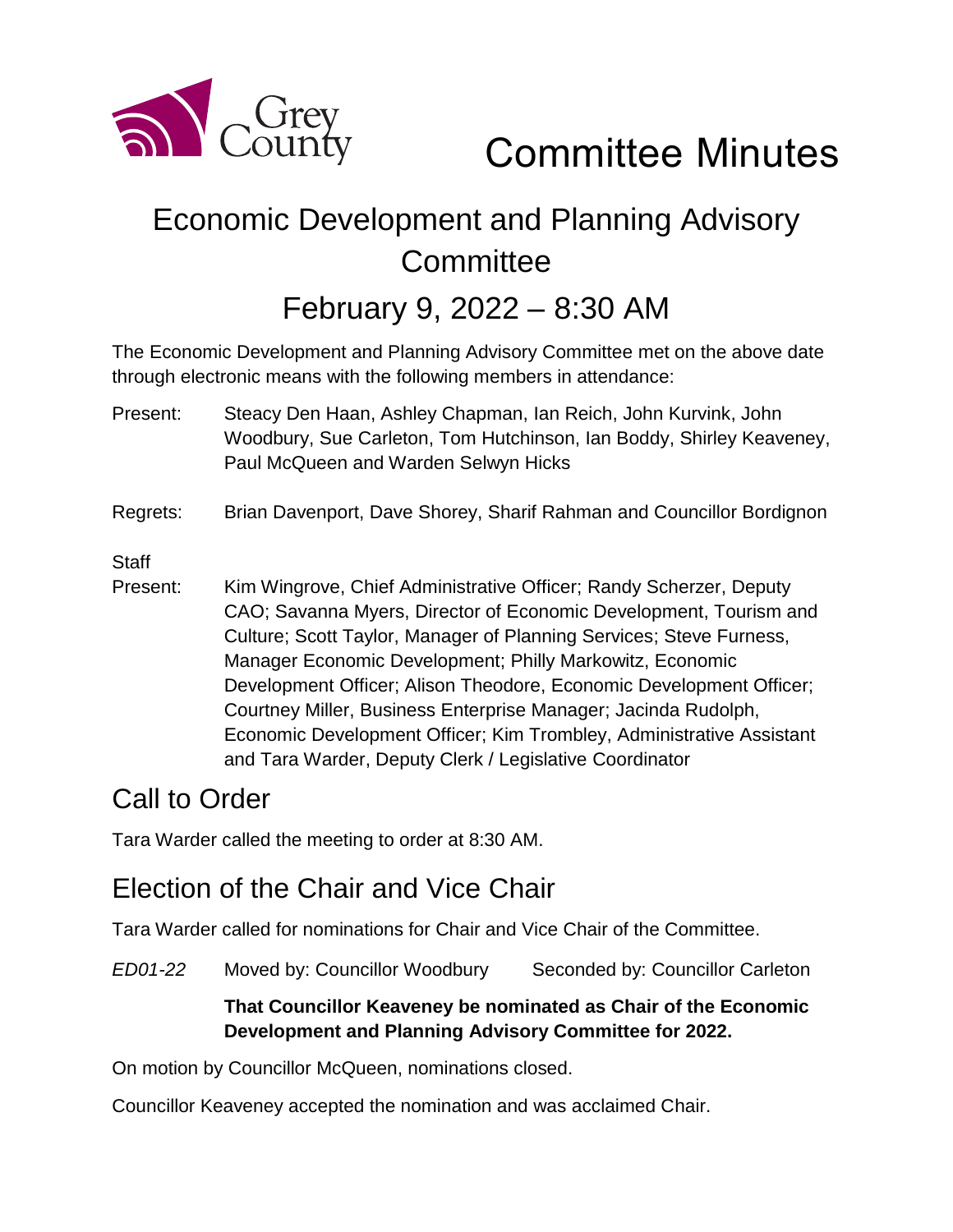Economic Development and Planning Advisory Committee February 8, 2022 *ED02-22* Moved by: Councillor Carleton Seconded by: Councillor Keaveney

> **That Councillor Hutchinson be nominated as Vice Chair of the Economic Development and Planning Advisory Committee for 2022.**

*ED03-22* Moved by: Warden Hicks Seconded by: Councillor Boddy

**That Councillor Carleton be nominated as Vice Chair of the Economic Development and Planning Advisory Committee for 2022.**

On motion by Councillor Woodbury, nominations closed.

Councillor Hutchinson accepted the nomination.

Councillor Carleton declined the nomination.

Councillor Hutchinson was acclaimed Vice Chair of the Committee for 2022.

Councillor Keaveney then assumed the Chair.

## Declaration of Interest

There were no declarations made.

## Reports

### Presentation on Planning and Economic Development Projects

Randy Scherzer highlighted various projects from Planning and Economic Development.

He provided an overview of the Climate Change Action Plan, noting that staff and ICLEI Canada have been working on it for 2 years. It will provide community and corporate strategies for climate change mitigation and greenhouse gas reductions.

Scott Taylor then provided information on proposed Official Plan Amendment 11 which incorporates housing, employment and growth projections into the Official Plan. It will further clarify some primary settlement area density policies, recognize two future secondary plan areas, update second unit policies and implement direction from the Affordable Housing Task Force. It will also implement early findings of the Climate Change Action Plan.

Mr. Taylor then highlighted the Age Friendly Community Action Plan. The County received funding from the Inclusive Community Grant Program by the Province for the creation of an Age Friendly Community Action Plan. The strategy and action plan will focus on the World Health Organization's age friendly community domains, including outdoor spaces and public buildings, transportation, housing, respect and social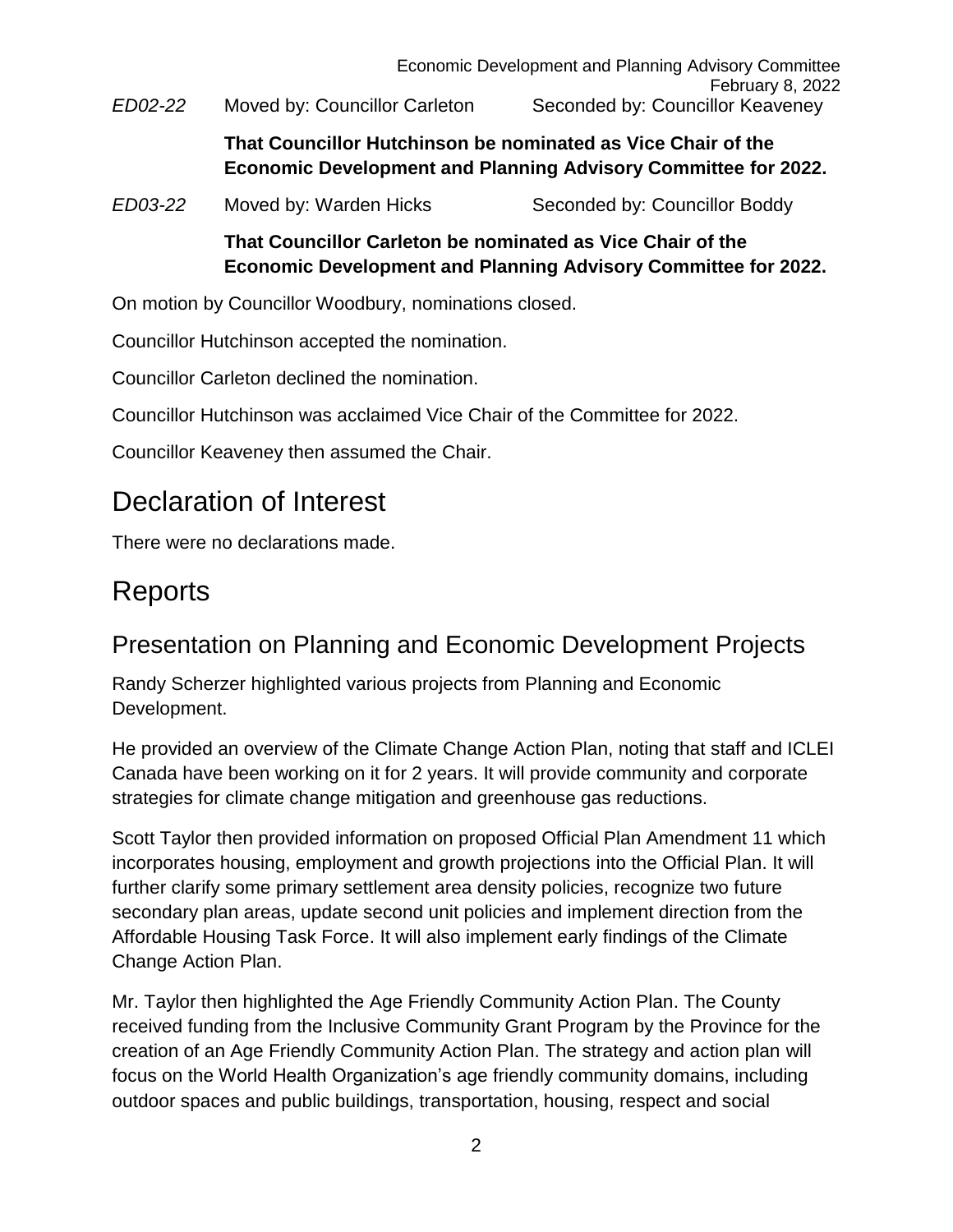Economic Development and Planning Advisory Committee February 8, 2022 inclusion, civic participation and employment, community and information, community support and health services and social participation. The report is anticipated to be presented to Council in the first quarter of 2022.

The next update provided was with respect to Affordable Housing. Various departments continue to work to implement the direction of the Affordable Housing Task Force and the County's Housing Action Plan. Mr. Scherzer spoke to recently completed and ongoing initiatives including reserving 1% of the annual levy for housing projects, the Community Improvement Plan (CIPs) template, development charges exemptions for purpose built rental units and projects funded through CIPs, the county/municipal surplus lands project for affordable housing, the updating of planning policies to allow second units, and a new supportive housing project in Owen Sound. A report was recently released from the Province's Affordable Housing Task Force that encourages additional units and increased density. It was noted that both affordable and attainable housing are critical to attracting and retaining the labour force.

There is also a Municipal Boundary collaboration taking place. In 2020 and 2021, council directed staff to begin researching opportunities and solutions for municipal collaboration along common boundaries. Step 1 was to complete the Growth Management Study which was completed in 2021. Staff are looking into matters of common municipal interest such as opportunities for shared services or boundary expansions. Staff will be organizing a workshop for municipalities to showcase other municipal approaches to both boundary expansion and servicing. Staff will be meeting with individual municipalities to assess their needs and ability to collaborate with neighbours.

Savanna Myers then noted that staff will be updating the Committee on economic development, tourism and culture initiatives.

Steve Furness addressed the Committee on the draft Investment Strategy, noting that Grey received 50% funding in 2021 to develop the Grey Investment Strategy. Think Compass was retained to undertake consultations and develop the strategy. Staff are now consulting with municipal representatives and will be talking to existing businesses to finalize the draft before presenting to Council later this spring. Staff will also arrange an April meeting with Committee and the consultants to thoroughly review prior to the report. The strategy will help secure new investment but supporting retention efforts first.

He then provided an overview of Sydenham Campus. It continues to incubate and support small businesses and deliver on the approved business plan. Child care services have started up and a proposal for a community garden has been received. Next steps include developing the Fab Lab and purchasing/installing equipment. The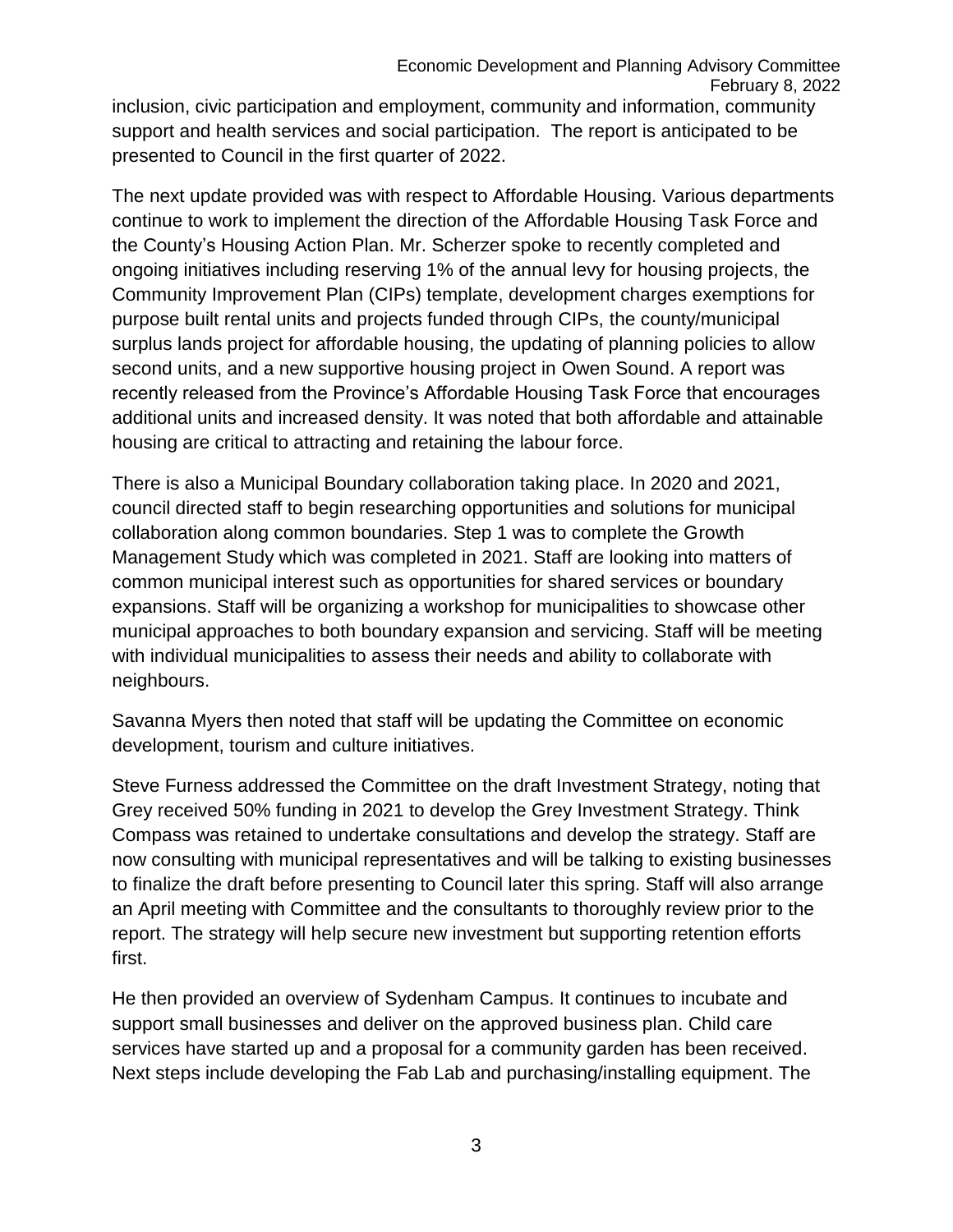Economic Development and Planning Advisory Committee February 8, 2022 County is looking at starting with wood working, a metal shop and electronics/robotics lab, and are currently consulting with industry/community on this project.

Courtney Miller then introduced Linnea Catalan, Business Enterprise Centre Coordinator. She provided updates on the Business Enterprise Centre, noting that the Provincial contract has been renewed for a two year term with the option of a one year extension. There is a greater focus on one on one advisor/specialist support. This is a need and request that has been heard from the business community throughout the last couple of years. There will be a continued focus on partnership development through the Grey Bruce Entrepreneurial Ecosystem which includes Bruce county, Catapult Grey Bruce and other local and provincial small business support agencies.

Jacinda Rudolph provided information on the Local Immigration Partnership. She introduced Deepikaa Gupta and Hayley Moody who are the Coordinator and Facilitator for the partnership. She noted that justice, equity, diversity and inclusion training for municipal leaders and employers is in the works and a train the trainer program is coming soon.

Questions from the Committee were then addressed regarding the alignment of the Province's recommendations from the Affordable Housing Task Force.

Committee members noted concerns on the ability to expand businesses and that the housing issue is a desperate one for employers and potential employees. Long term rentals are disappearing and it is difficult to overcome these obstacles.

Further discussion occurred on the need to see how to move forward with boundary issues, servicing, housing, etc. until those legislative changes are seen and what things can be done in the short term to help with some of these items. It was noted that the City of Owen Sound has land and water and wastewater capacities that would service more than the current population of Owen Sound. There is opportunity for expansion and development in the City.

The importance of continuing to support small and medium sized internet service providers was noted and the need to implement fibre were noted.

### Roundtable Discussion

Chair Keaveney then asked the roundtable questions to which the Committee responded.

a. What are you hearing in your communities or sectors as the biggest challenge, need, or opportunity?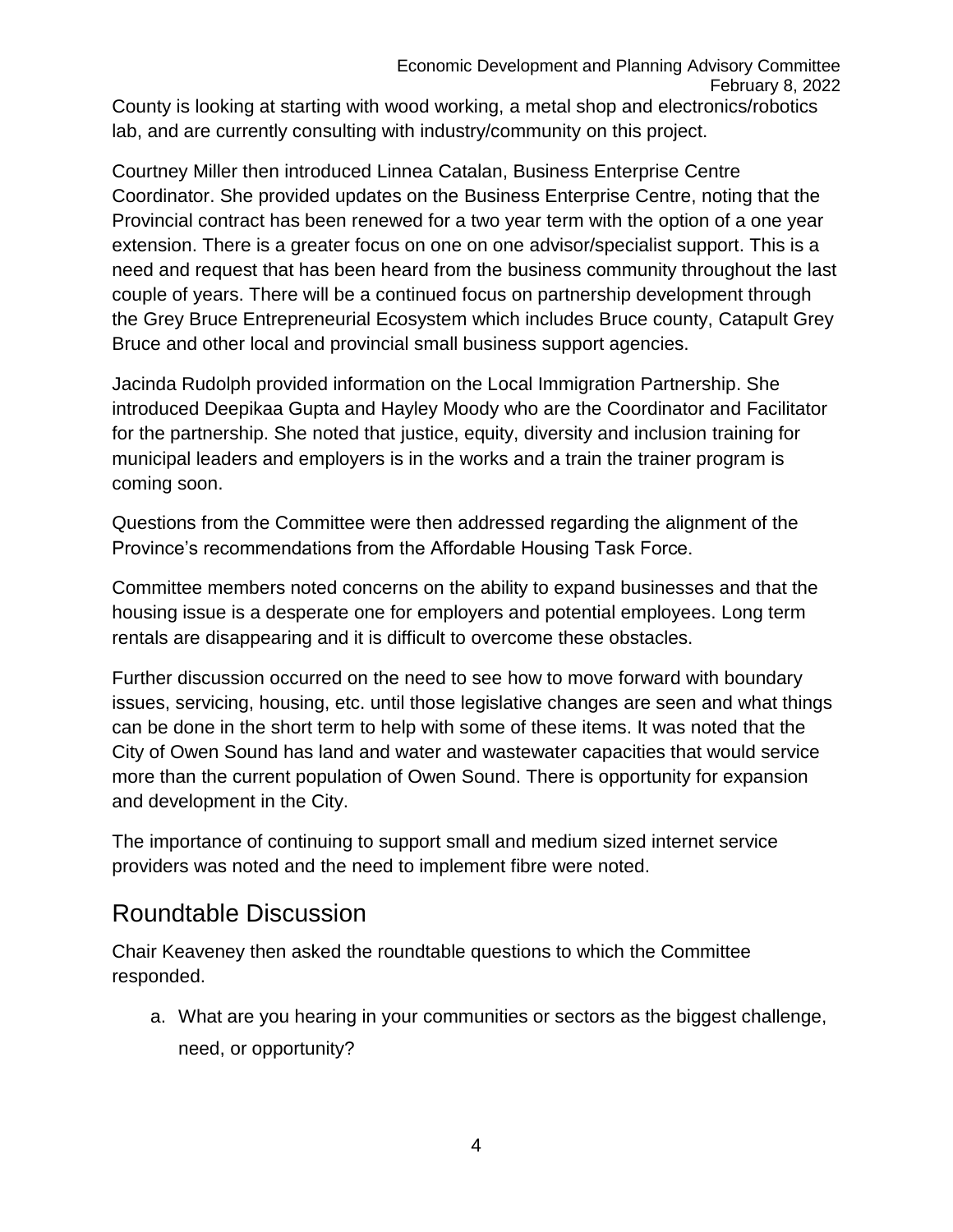- Labour there is a strong desire for immigrants to choose Grey County as a place to settle.
- Housing there are staff to hire, but they can't be hired because housing is too expensive.
- Taxes too high in certain areas for the services received and there is a perceived lack of things to do in rural areas.
- b. What role do you see for the County to address these needs or act on these opportunities?
	- NIMBYism there is an opportunity to address the terminology. People are fearful affordable housing will bring negative social issues with it, but it is providing a place for people to live while working in the community. Feedback on Grey County's mixed housing building was provided. It was noted that it was a good system that worked well. If the County can continue to offer incentives, it helps significantly.
	- Living wage what is the county's role in advocating for a living wage.
- c. What priorities should staff be considering in 2022 and beyond?
	- Partnership that Grey County has formed with Georgian College. We need to continue to strengthen the relationships with education partners. The more we can train people locally, the more likely they are to consider opportunities in our area. The trades provide wonderful career opportunities. Grey County can play a role in promoting more Launchpad type models.
	- Climate Change will be an opportunity

John Kurvink, Ian Reich and Ashley Chapman left the meeting at this time.

- d. What should the role of this advisory group be moving forward?
	- This group should continue having more of these discussions
- e. What would you like to be doing that we're not doing?